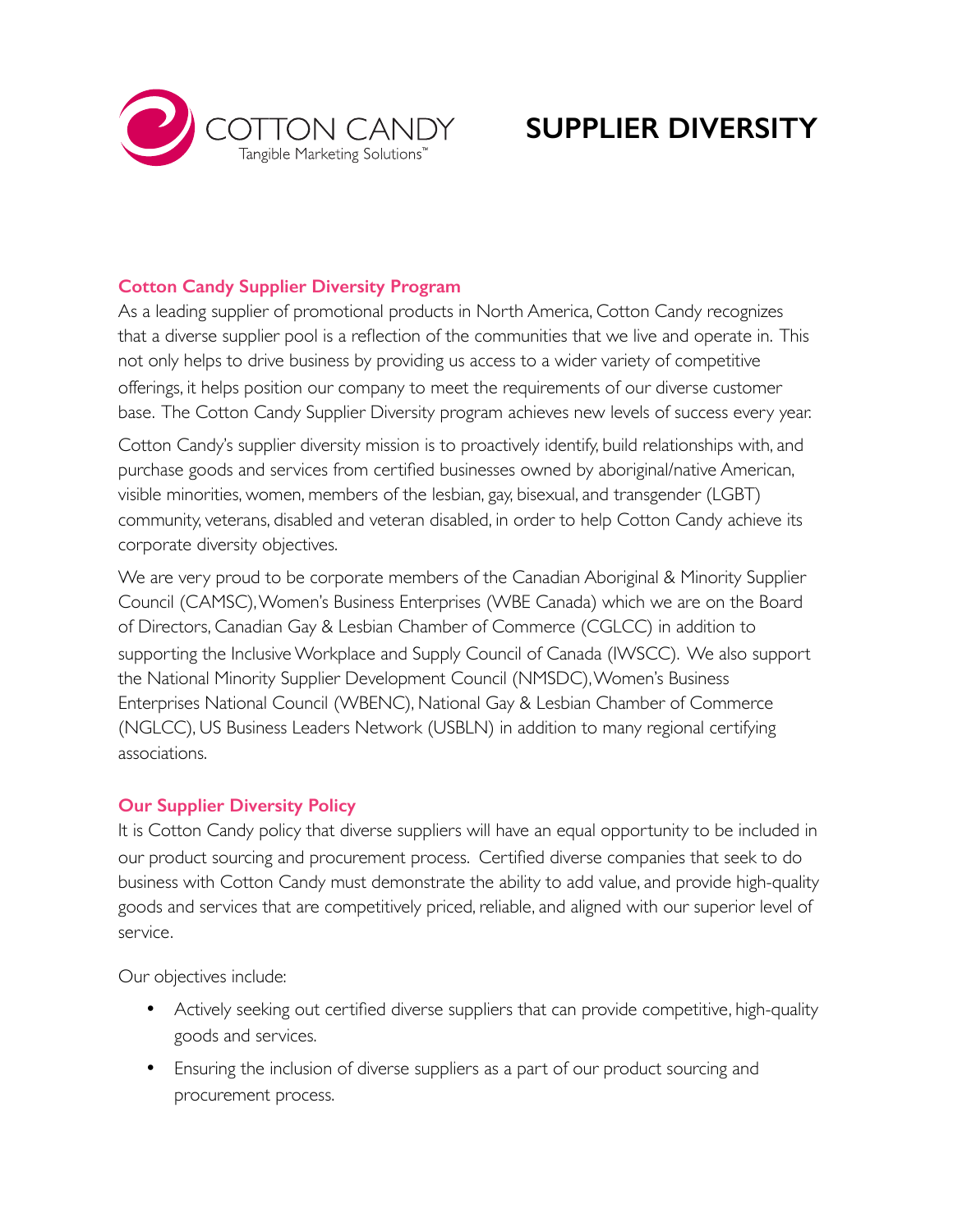Objectives cont'd:

- A commitment to communicating the value of supplier diversity both internally and external to the organization.
- Measuring the Supplier Diversity spend on a monthly, quarterly, and annual basis.

We measure our success based upon our ability to attain and exceed these objectives.

#### **Our Commitment to Supplier Diversity**

Cotton Candy is committed to building a strong Supplier Diversity Program. The foundation of our program consists of internal and external deliverables to help ensure program success for all Cotton Candy stakeholders.

Our program focuses on, but is not limited to the following:

- **Objective Measurements** Establishing and meeting company and departmental goals and objectives that support our overall diversity strategy.
- **Tracking and Reporting** Monitoring and reporting our progress toward achieving our supplier diversity goals and objectives with an emphasis on continuous improvement.
- **Training and Education** Helping to ensure that associates in decision-making positions throughout our organization understand Cotton Candy's supplier diversity principles and commitment.
- **External Outreach Activities** Seeking diverse suppliers through active involvement with small business and minority development organizations, and participation in various national and regional conferences as well as matchmaker, and procurement events.
- **Communications** Educating employees, management, diverse suppliers, and the community-at-large on our supplier diversity program, policies, and achievements.
- **Second Tier Program** Working with our suppliers to achieve supplier diversity at multi-tiered levels within our value chain.